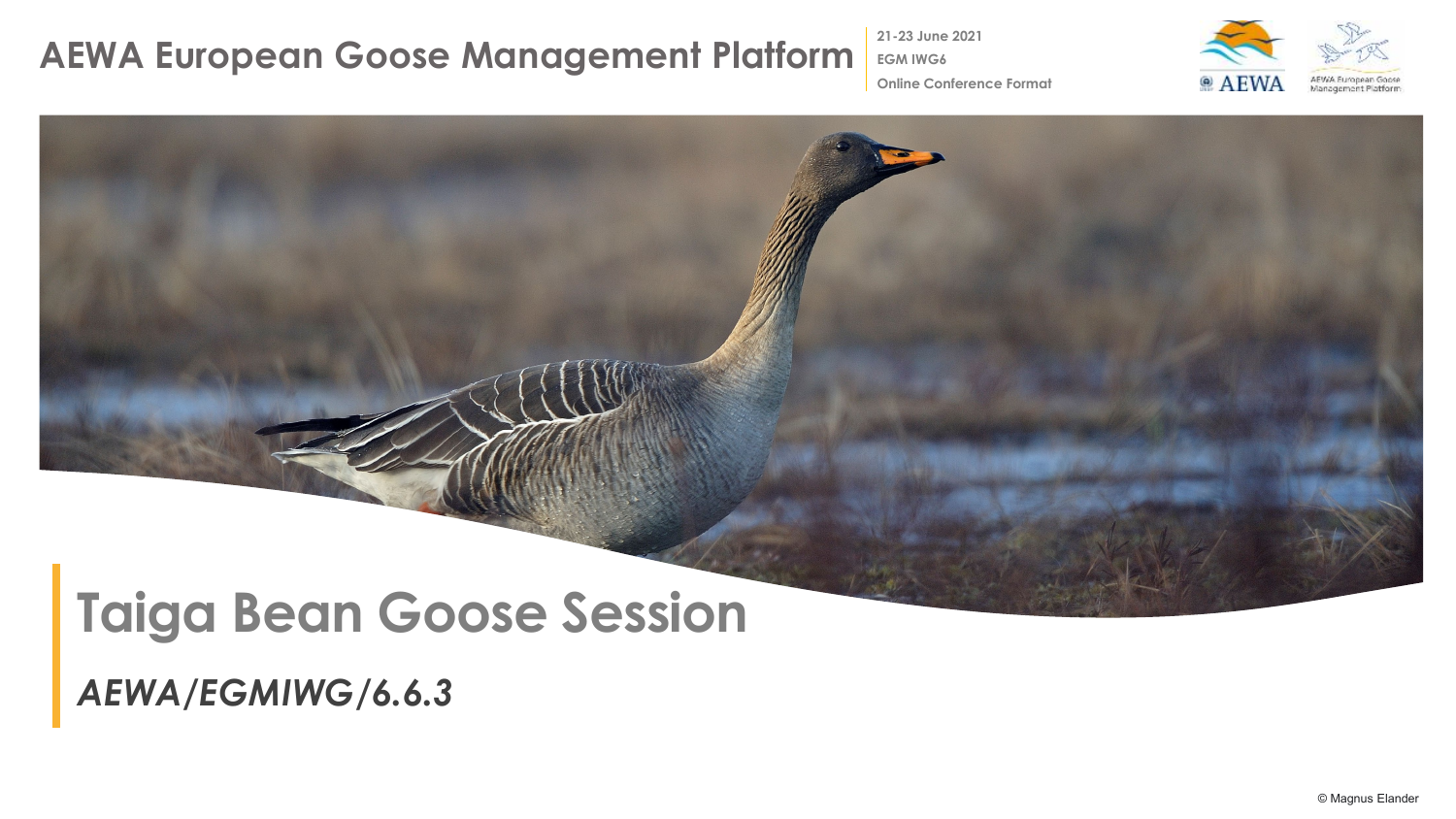**21-23 June 2021 EGM IWG6 Online Conference Format**



Document title Doc. AEWA/EGMIWG/6.6.3

## **Population counts**

- Four management units (MUs)
- Focus on the Central MU
	- October counts and age ratio



- Mid-winter no information from Germany
- March counts in Sweden with additional information from Denmark, Finland and Latvia.

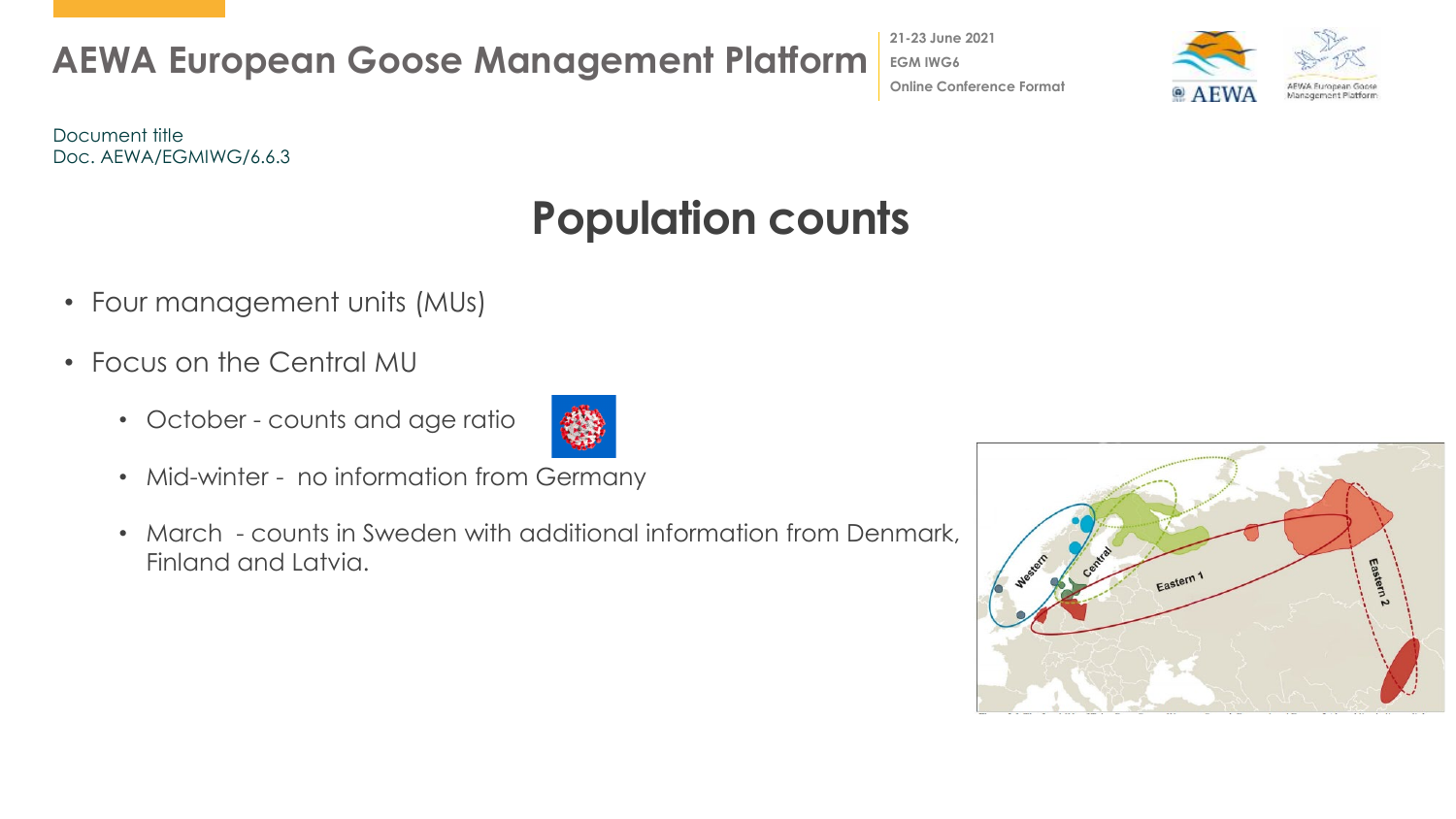**21-23 June 2021 EGM IWG6 Online Conference Format**



# **Total counts**

- Central MU:
	- March: 67,149 with the majority in Sweden
	- Confirms the increasing trend from previous years
- Western MU:
	- During winter: 1,288
		- Slamannan, Scotland: 210
		- Norfolk, England: 6 (six)
		- NW Jutland, Denmark: 1072
- Eastern 1: NA
- Eastern 2: NA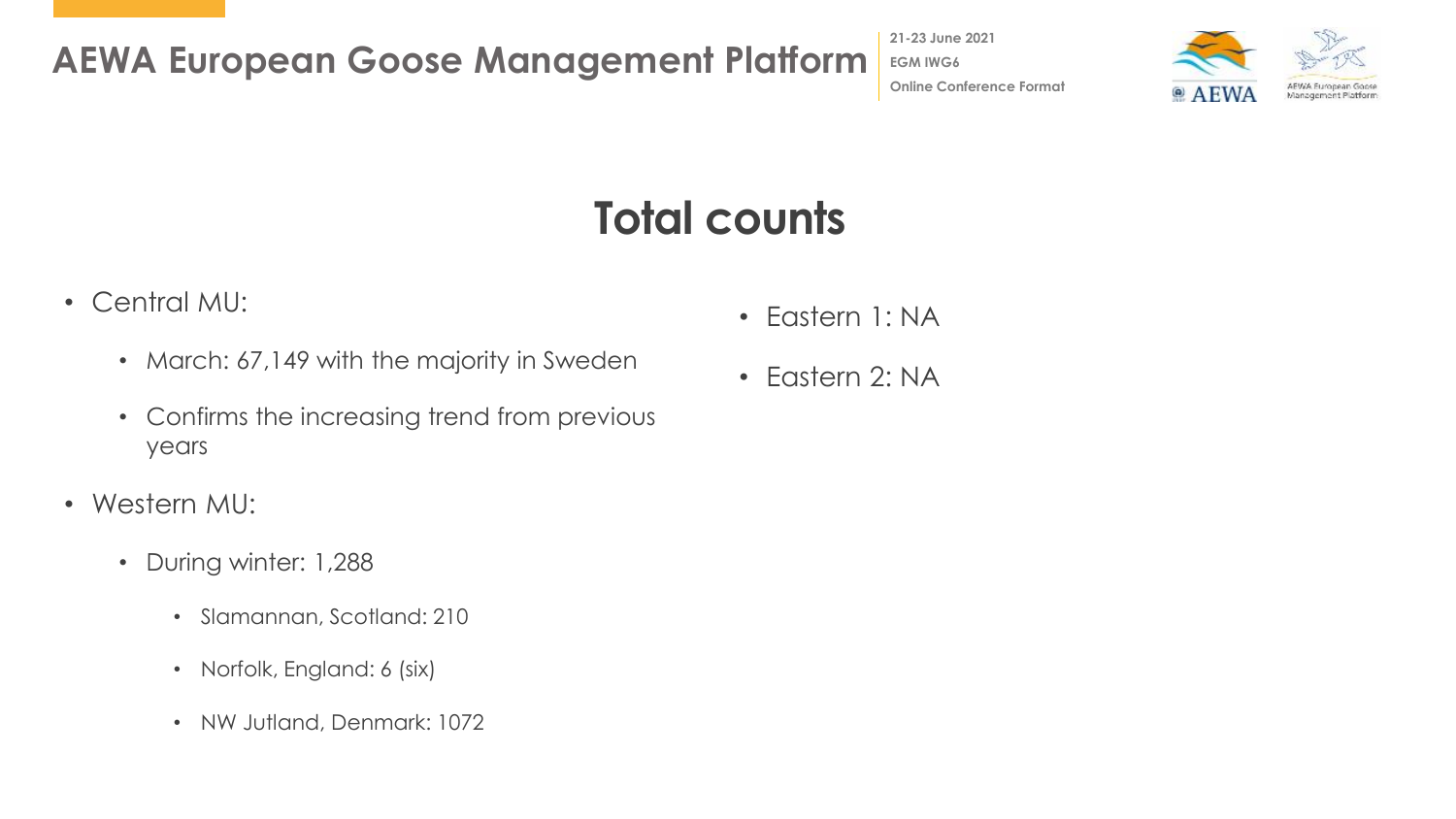**21-23 June 2021 EGM IWG6 Online Conference Format**



## **Annual harvest**

- Taiga Bean Geese from the Central MU were hunted in Sweden, Denmark, Finland and Latvia, and probably also in Russia and Germany in 2020/2021
	- Bean Geese harvest in 2020/2021
		- SE: 2,312 (2019/2020)
		- DK: 608 (preliminary)
		- FI: 504
		- LV: 1,740 (CMU/E1-MU)
		- The open season for Bean Goose in Sweden will be closed from the hunting season 2021/2022.
		- Russia E2-MU: 3,000 Altai Province

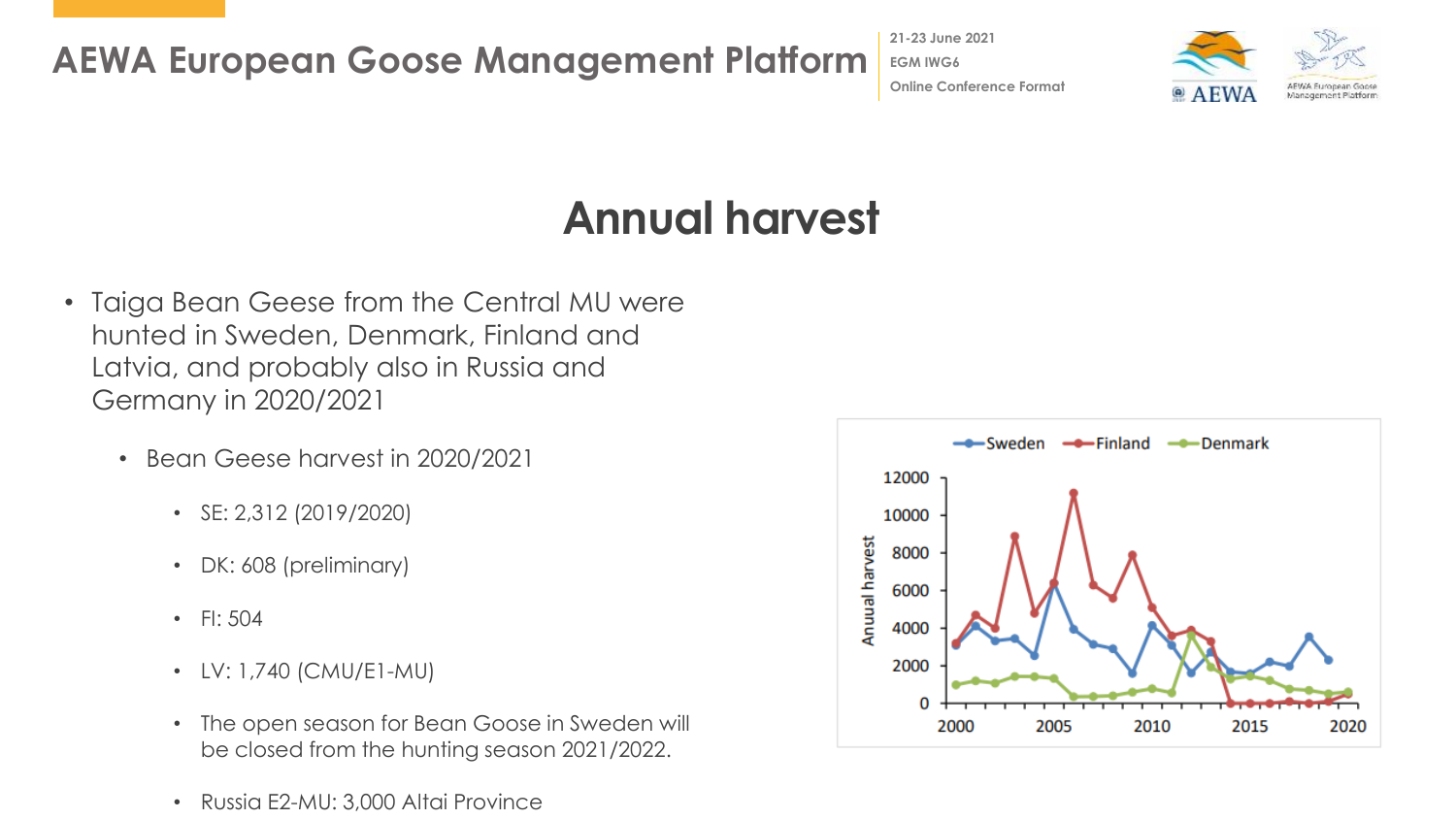

**21-23 June 2021 EGM IWG6 Online Conference Format**



Document title Doc. AEWA/EGMIWG/6.6.3



#### **CMU harvest assessment**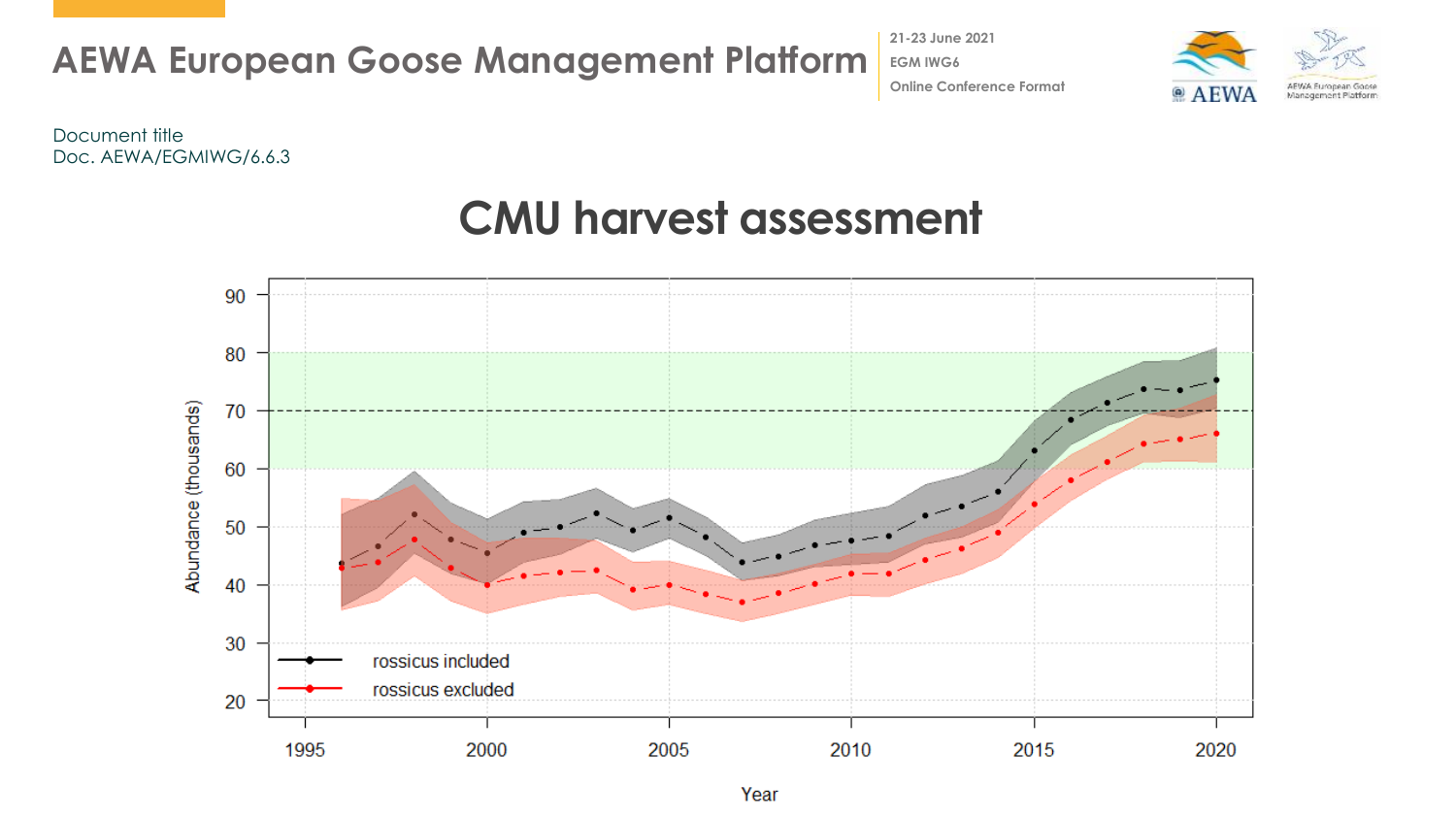

**21-23 June 2021 EGM IWG6 Online Conference Format**



Document title Doc. AEWA/EGMIWG/6.6.3



#### **Harvestable surplus**